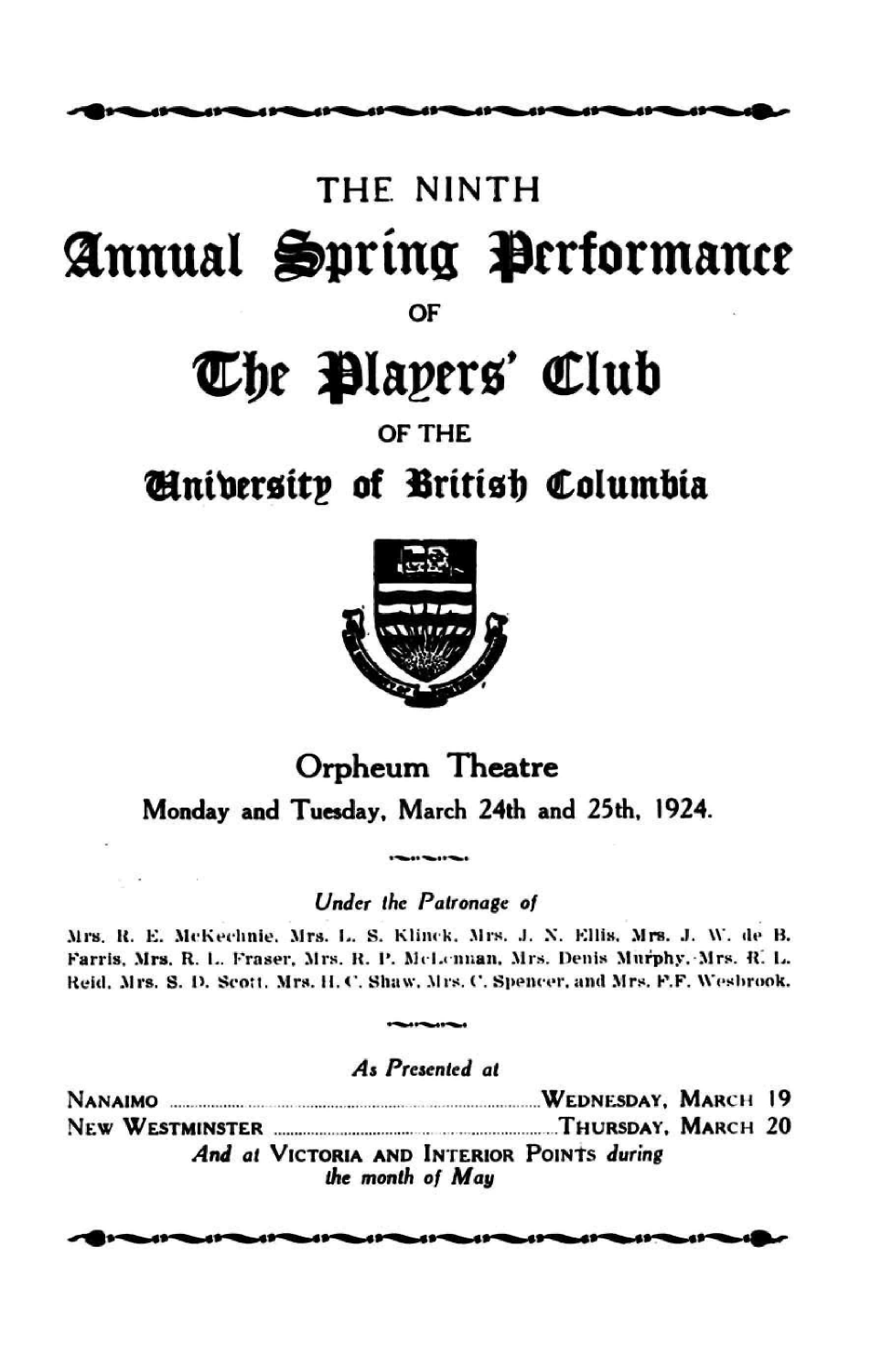### $^{\circ}$ <sup>66</sup> The World and His Wife" *or* **"EL GRAN GALEOTO"**

— •

A PLAY IN THREE ACTS BY JOSE ECHEGARAY As adapted for William Faversham by Charles Frederic Nirdlinger **Presented under the Direction of Mr. Frederic O. C. Wood, Associate Professor of English** 

#### **CHARACTERS**

| CAPTAIN BEAUCHAMP, of the British Embassy  Mr. Tommy Taylor, Arts '26 |  |
|-----------------------------------------------------------------------|--|
|                                                                       |  |
|                                                                       |  |

**Act I—One of the smaller drawing-rooms in Don Julian's home in Madrid. Act 2—Don Ernesto's rooms in the Alvarado Studio. Two weeks later. Act 3—The same scene as Act 1. Evening of the same day.** 

**Time—The present.** 



**! RATES REASONABLE EFFICIENT SERVICE FAIRMONT** FAIRMONT Broadway Taxi Co. 73  $73$ **i**  GUZO **i I** 2558 HEATHER STREET **D. A. RITCHIE, PROP. + — —** 

### **MANAGEMENT COMMITTEE**

| Mr. Gordon Letson, Sc. '24 |
|----------------------------|
|                            |
|                            |
|                            |

### **PREVIOUS** PUBLIC **PERFORMANCES**

**1S18—"Panny and the Servant Problem," Jerome K. Jerome. 4 times**  1917—"Merely Mary Ann." Israel Zangwill, 4 times. 1918-'Alice Sit-by-the-Fire," Sir James M. Barrie, 4 times. 1919-"The Importance of Being Earnest," Oscar Wilde, 3 times. 1920—"Green Stockings," A. E. W. Mason, 10 times. 1921-"Sweet Lavender," Sir Arthur Pinero, 12 times. 1922—"Mr. Pim Passes By," A. A. Milne, 17 times. 1923—"You Never Can Tell." G. B. Shaw, 15 times.

#### **ACKNOWLEDGMENTS**

**The Players' Club is greatly indebted, as in past years, to Mr. J. N. Harvey, for assistance in connection with ihe men's costumes in Acts II and ITI, and to Mr. Charles Dawson, Auctioneer. 66" Seymour St., for properties used in the play.**  The women's dresses in Acts II and III were executed by Miss Graham, 3005 **Granville Street.**